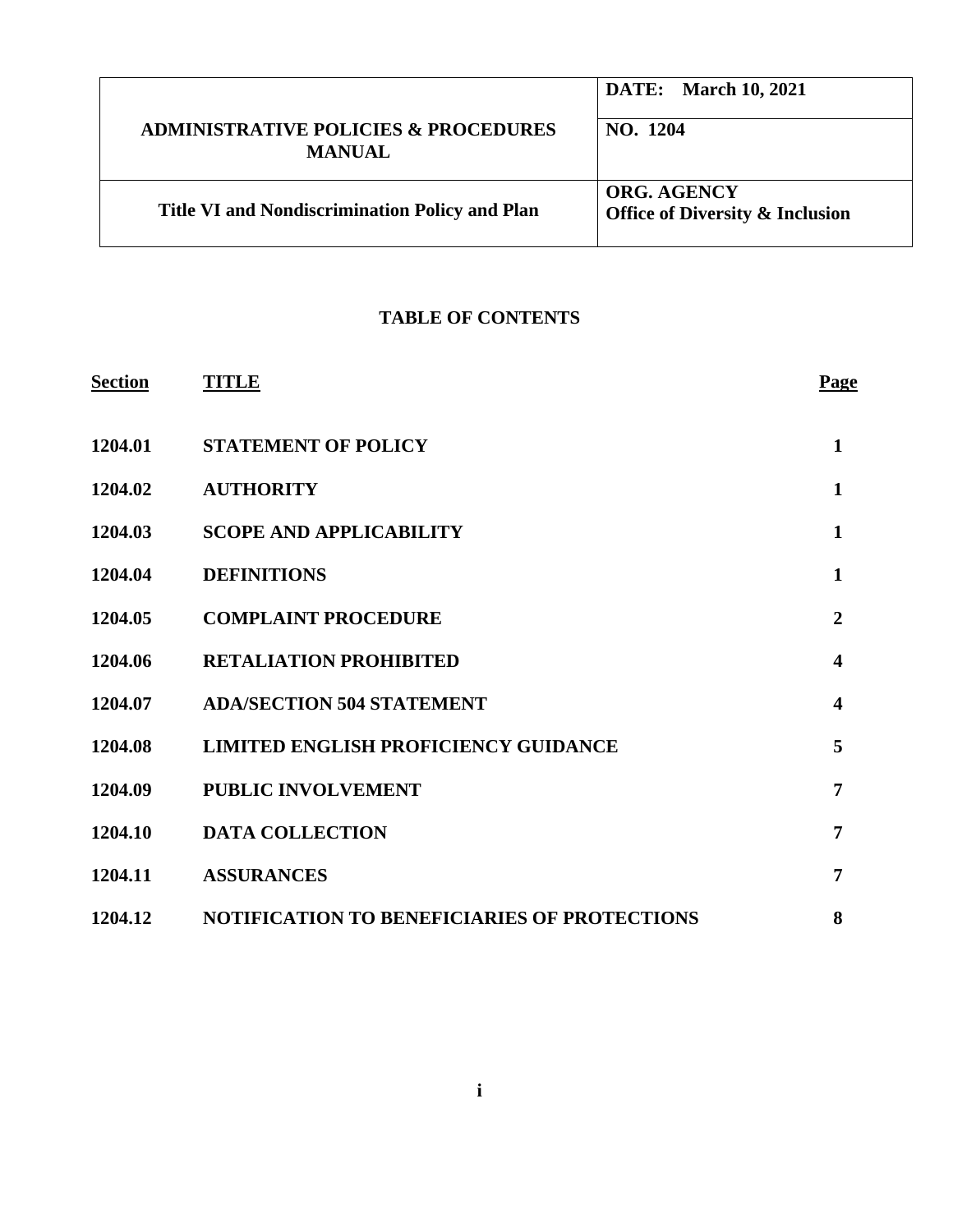|                                                        | NO.         |
|--------------------------------------------------------|-------------|
| <b>ADMINISTRATIVE POLICIES &amp; PROCEDURES MANUAL</b> | 1204        |
|                                                        | <b>PAGE</b> |
|                                                        | 1 OF 8      |

## **1204.01 STATEMENT OF POLICY**

The City of Tallahassee values the diversity of all citizens in the community and welcomes participation from all interested parties in its programs, services, and activities, regardless of cultural identity or background. As a recipient of federal financial assistance, the City is committed to promoting the comprehensive realization of equal opportunity and equal access to all of its programs, services, and activities regardless of race, color, national origin, sex, religion, age, disability, marital or family status, sexual orientation, gender identity or expression, or any other characteristic protected by law. The City will not tolerate any form of proscribed discrimination in any of its programs, services, or activities. Further, the City will not tolerate any form of retaliation directed against an individual who complains of discrimination pursuant to this policy or who participates in any investigation concerning discrimination pursuant to this policy.

# **1204.02 AUTHORITY**

Authority for this policy resides in (1) the City's good-faith efforts to comply with Title VI of the Civil Rights Act of 1964 and related laws and regulations, including the Civil Rights Act of 1987; the Age Discrimination Act of 1975, as amended; Section 504 of the Rehabilitation Act of 1973, as amended; the Americans with Disabilities Act of 1990, as amended; and the Americans with Disabilities Amendments Act of 2008; and (2) City Commission policies prohibiting discrimination based on sexual orientation, gender identity or expression, or any other characteristic protected by law.

### **1204.03 SCOPE AND APPLICABILITY**

This policy applies to all residents and employees of the City of Tallahassee, as well as all recipients of and participants in all City programs, services, and activities.

# **1204.04 DEFINITIONS**

- **A. DISCRIMINATION:** For the purposes of this policy, "discrimination" is any adverse action denying full and equal participation in or access to any program, service, or activity of the City based on one or more of the protected characteristics set forth in this policy.
- **B. PROTECTED CHARACTERISTIC:** For the purposes of this policy, "protected characteristic" refers to an individual's race, color, national origin, sex, religion, age, disability, marital or family status, sexual orientation, gender identity or expression, or any other characteristic protected by law.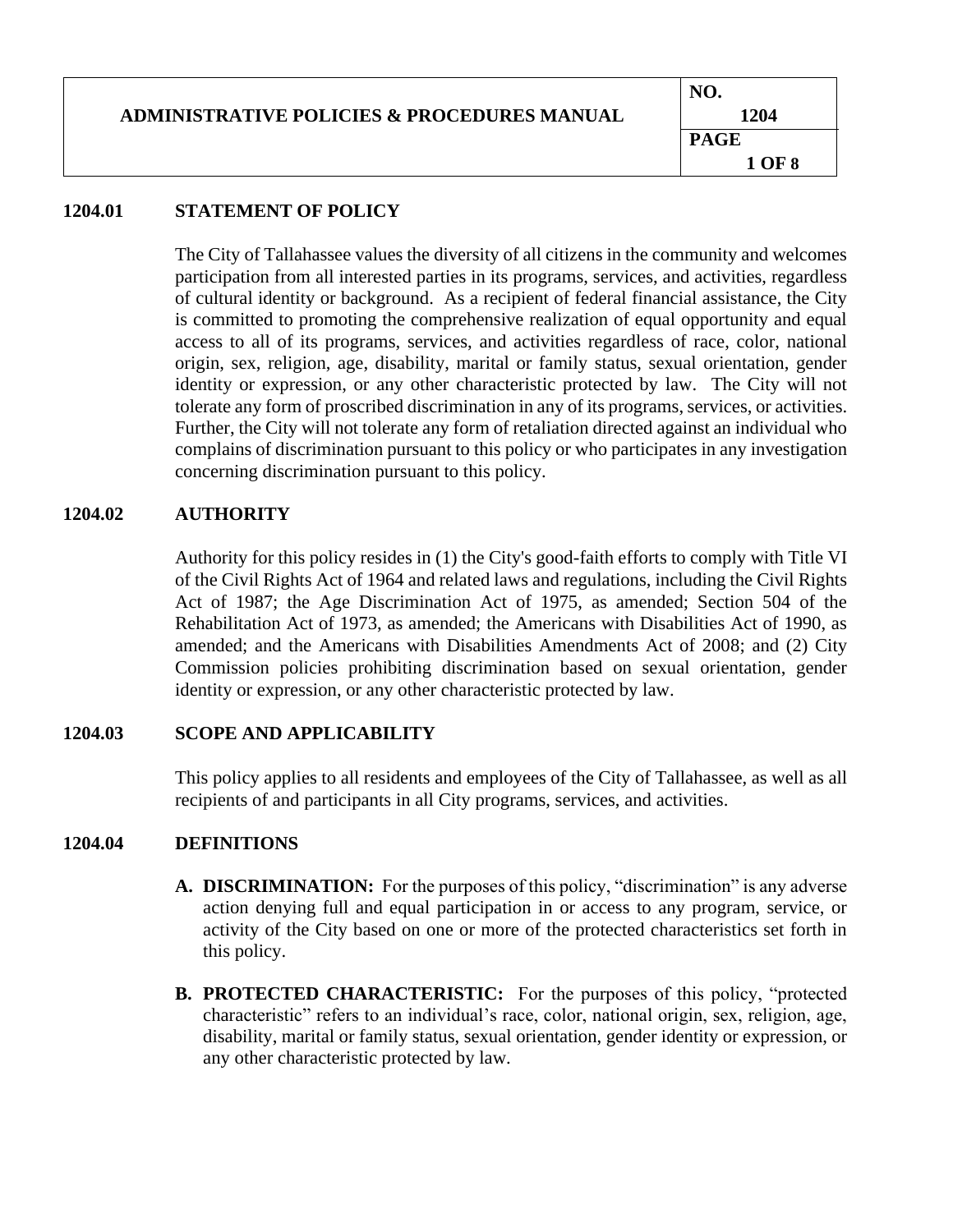| <b>ADMINISTRATIVE POLICIES &amp; PROCEDURES MANUAL</b> | 1204        |  |
|--------------------------------------------------------|-------------|--|
|                                                        | <b>PAGE</b> |  |
|                                                        | 2 OF 8      |  |

**C. RETALIATION:** For the purposes of this policy, "retaliation" refers to taking an adverse action against an individual who has complained of discrimination under this policy or participated in the investigation of a complaint of discrimination under this policy.

# **1204.05 COMPLAINT PROCEDURE**

- 1. The City of Tallahassee takes complaints of discrimination seriously and will promptly investigate all complaints of discrimination made under this policy. Any individual who believes he or she has been subjected to discrimination in or denied access to the City's programs, services, or activities based on one or more of the protected characteristics defined in this policy may file a complaint with the City's Title VI Coordinator in the Office of Diversity & Inclusion (D&I) within 30 days of the alleged discrimination. Complaints may be submitted as follows:
	- a. Complaints may be made verbally or in writing to:

Kathleen Wright, Title VI Coordinator City of Tallahassee Office of Diversity & Inclusion 300 S. Adams Street, Box A-13 Tallahassee, Florida 32301 (850) 891-8266 (phone) (850) 891-0833 (fax) (850) 891-8169 or 711 (TTY/TDD)

- b. Complaints may be filed electronically by sending an e-mail to [Kathleen.Wright@talgov.com.](mailto:Kathleen.Wright@talgov.com)
- 2. If possible, the complaint should be submitted in writing and contain the identity of the complainant, the basis for the allegations (i.e., race, color, national origin, sex, religion, age, disability, marital or family status, sexual orientation, or gender identity or expression), and a description of the alleged discrimination with the date of the incident. The Title VI Complaint Form can be found on the City's website (www.talgov.com) or obtained from D&I; however, any written correspondence containing the information outlined in the complaint form will be accepted as a complaint.
- 3. D&I will investigate all Title VI complaints promptly and will make every effort to conclude Title VI investigations within 60 days of receipt of a complaint. Once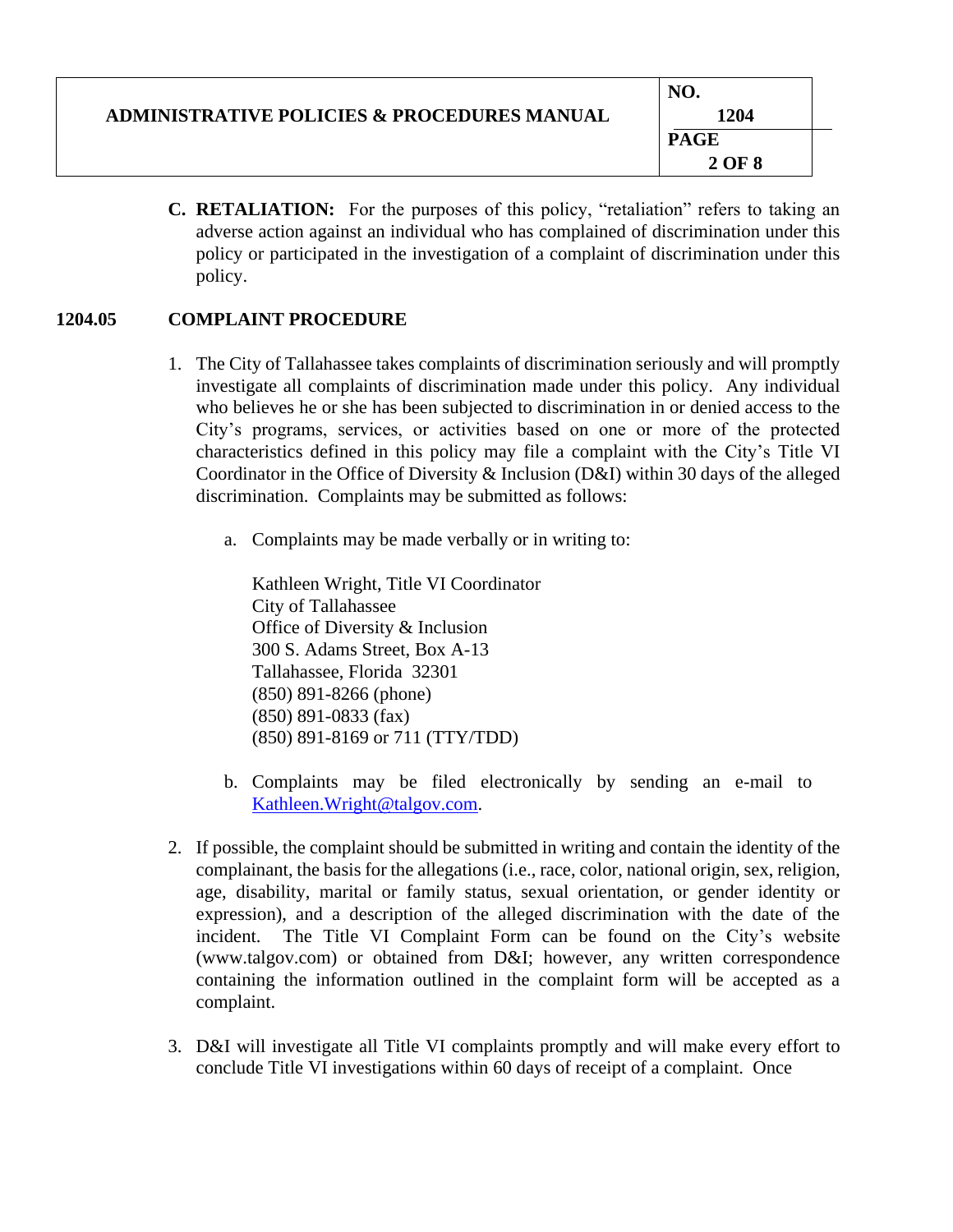|                                                        | NO.         |
|--------------------------------------------------------|-------------|
| <b>ADMINISTRATIVE POLICIES &amp; PROCEDURES MANUAL</b> | 1204        |
|                                                        | <b>PAGE</b> |
|                                                        | 3 OF 8      |

received, the complaint will be recorded in the D&I case management database and assigned for investigation. If additional information is needed from the complainant, D&I will contact the complainant in writing. Failure of the complainant to provide the requested information in a timely manner may result in the administrative closure of the complaint or in a delay in complaint resolution.

- 4. Upon completion of its investigation, D&I shall issue an investigative report with findings as to the nature and substance of the allegations to the complainant and the affected Department Director. If there are substantiated findings of discrimination, the Department Director, the applicable Assistance City Manager, the Director of Human Resources and Workforce Development, and the Office of the City Attorney will determine any corrective action to be taken as a result of the report's findings.
- 5. The findings of D&I shall be final. Should the City be unable to satisfactorily resolve the complaint, the complaint and investigative report will be forwarded to one of the following:
	- a. Florida Department of Transportation Equal Opportunity Office ATTN: Title VI Complaint Processing 605 Suwannee Street, MS 65 Tallahassee, FL 32399
	- b. Florida Department of Transportation District 3 Title VI Coordinator ATTN: Title VI Complaint P.O. Box 607 Chipley, FL 32428-0607
- 6. If a complainant is unable or unwilling to file a complaint with the City, he or she may file directly with the Florida Department of Transportation (FDOT). FDOT will forward the complaint to the appropriate state or federal agency. Complaints should be sent to:

Florida Department of Transportation Equal Opportunity Office ATTN: Title VI Complaint Processing 605 Suwannee Street, MS 65 Tallahassee, FL 32399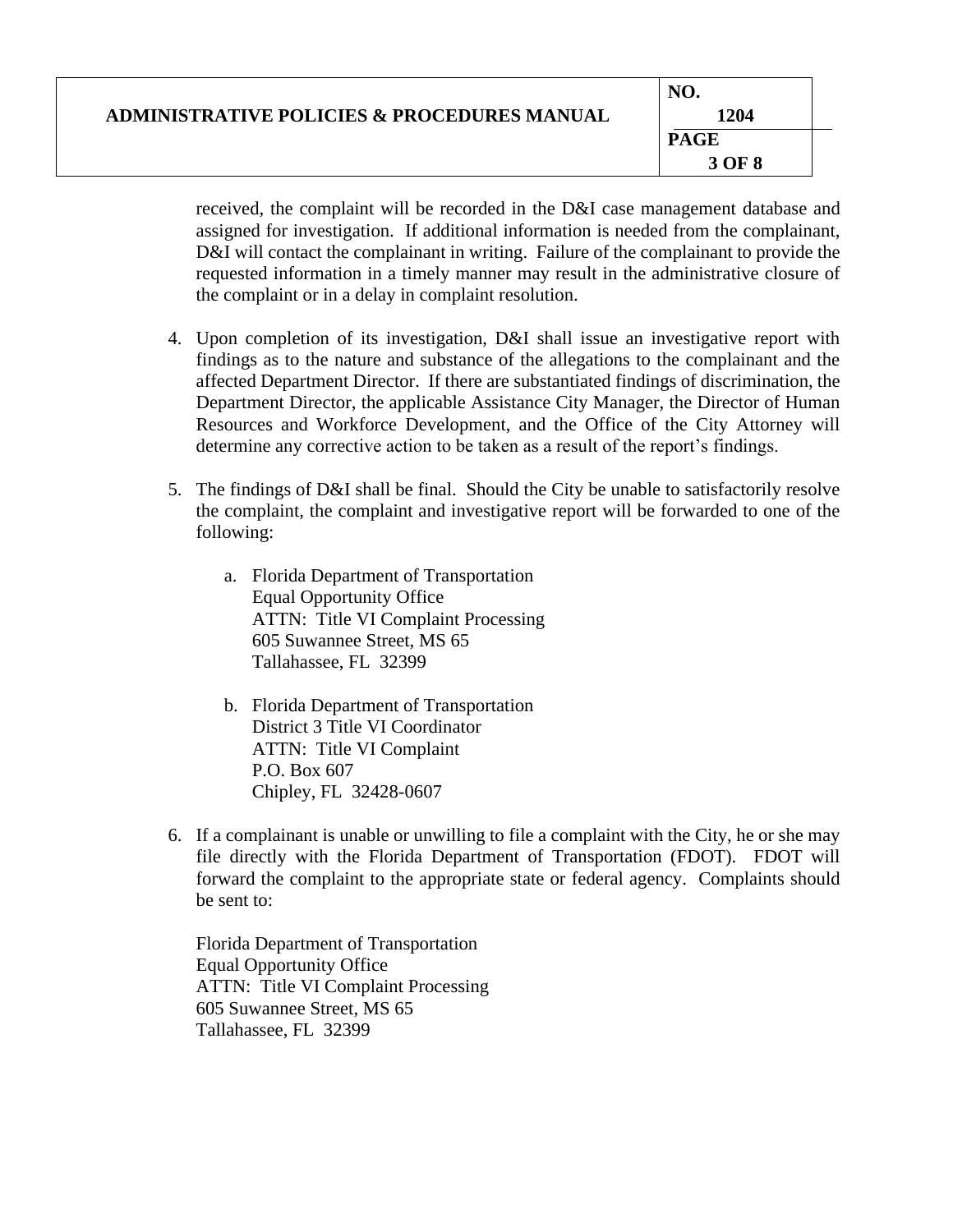| <b>ADMINISTRATIVE POLICIES &amp; PROCEDURES MANUAL</b> | NO.<br>1204 |  |
|--------------------------------------------------------|-------------|--|
|                                                        | <b>PAGE</b> |  |
|                                                        | 4 OF 8      |  |

### **1204.06 RETALIATION PROHIBITED**

Retaliation against any individual for filing a discrimination complaint, or for assisting, testifying, or participating in the investigation of such a complaint, is illegal under federal law and is prohibited by this policy.

#### **1204.07 ADA/SECTION 504 STATEMENT**

Section 504 of the Rehabilitation Act of 1973 (Section 504), the Americans with Disabilities Act of 1990 (ADA), as amended, and related federal and state laws and regulations prohibit discrimination against persons with disabilities. These laws require recipients of federal financial assistance and other government entities to take affirmative steps to reasonably accommodate persons with disabilities and ensure that their needs are equitably represented in the City's programs, services, and activities.

The City will make every effort to ensure that its programs, services, and activities are accessible to persons with disabilities. Furthermore, the City will make every effort to ensure that its advisory committees, public involvement activities, and all other programs, services, and activities include representation by the disabled community and disability service groups.

The City encourages the public to report any facility, program, service, or activity that appears inaccessible to those who are disabled. The City will provide reasonable accommodation to persons with disabilities who wish to participate in public involvement events or who require special assistance to access facilities, programs, services, or activities. Because providing reasonable accommodation may require outside assistance, organization, or resources, the City asks that requests be made at least 14 calendar days prior to the need for accommodation.

Questions, concerns, comments, or requests for accommodation should be made to:

Kathleen Wright, ADA Coordinator City of Tallahassee Office of Diversity & Inclusion 300 S. Adams Street, Box A-13 Tallahassee, Florida 32301 (850) 891-8266 (phone) (850) 891-0833 (fax) (850) 891-8169 or 711 (TTY/TDD)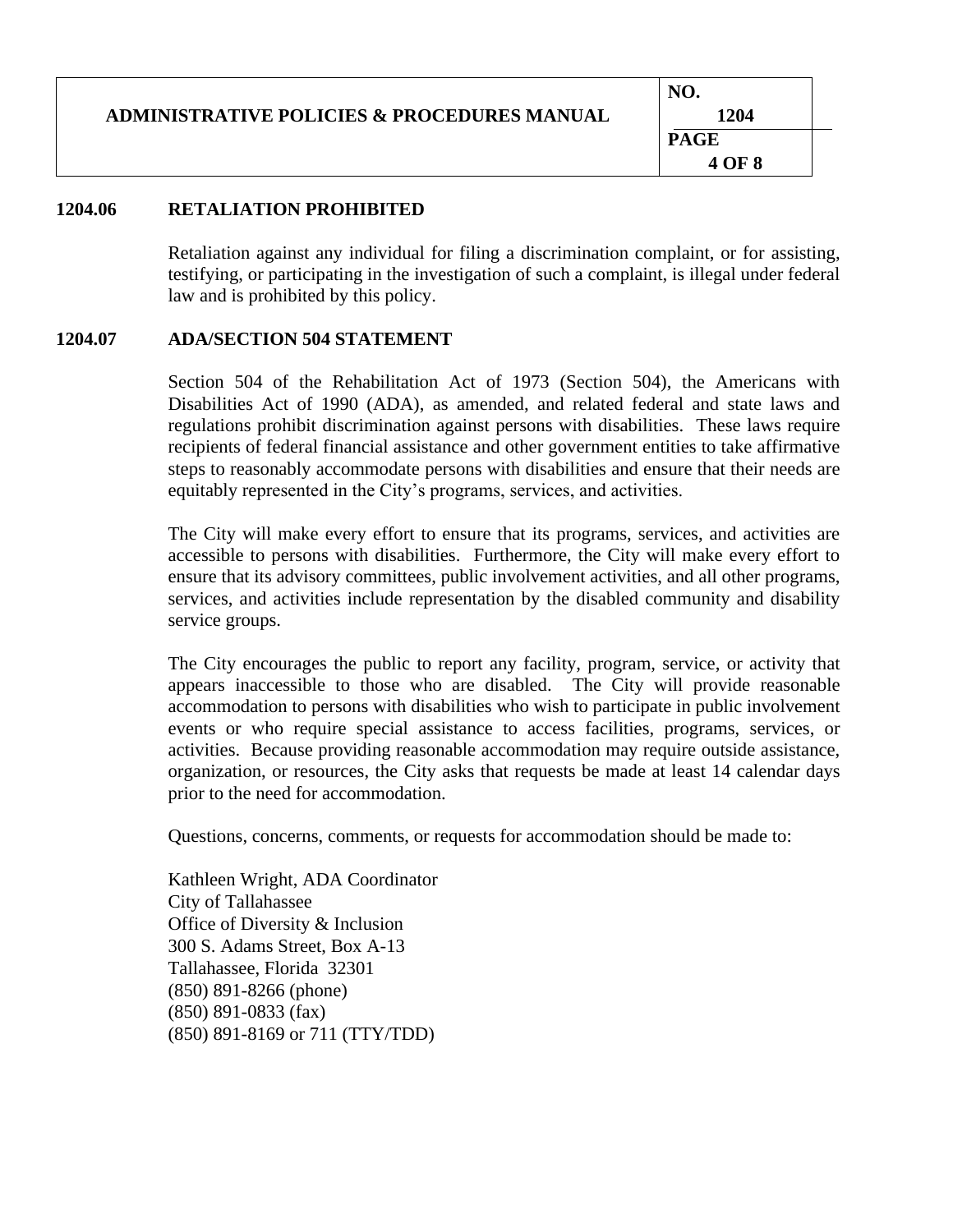|                                                        | NO.         |
|--------------------------------------------------------|-------------|
| <b>ADMINISTRATIVE POLICIES &amp; PROCEDURES MANUAL</b> | 1204        |
|                                                        | <b>PAGE</b> |
|                                                        | 5 OF 8      |

# **1204.08 LIMITED ENGLISH PROFICIENCY (LEP) GUIDANCE**

Title VI of the Civil Rights Act of 1964, Executive Order 13166, and various directives from the U.S. Departments of Justice and Transportation require recipients of federal financial assistance, including the City of Tallahassee, to take reasonable steps to ensure meaningful access to programs, services, and activities by those who do not speak English proficiently. LEP individuals are those who do not speak English as their primary language and who have a limited ability to read, speak, write, or understand English. To determine the extent to which LEP services are required and in which languages, the law requires the analysis of four factors:

- The number or proportion of LEP persons eligible to be served or likely to be encountered by the City's programs, services, or activities;
- The frequency with which LEP persons come in contact with these programs, services, or activities;
- The nature and importance of the program, service, or activity to people's lives;
- The resources available to the City and the overall cost to provide LEP services.

Department of Transportation policy guidance gives recipients of federal funds substantial flexibility in determining the appropriate language assistance based on a local assessment of the four factors listed above. The following is a self-assessment of the need for LEP assistance in the City based on these four factors:

1. The U.S. Census Bureau's American Community Survey (ACS) data is reported based on categories of English-speaking ability: very well, or less than very well. Persons who speak English less than "very well" are limited English proficient. The table below is derived from the 2009-2013 (rev. 10/2020) ACS for Leon County, Florida. It shows the number of and percentage of persons age five years and older, in total and by primary language.

| Languages Spoken at Home – Leon County, Florida |         |         |  |
|-------------------------------------------------|---------|---------|--|
| Population 5 years and older                    | 261,441 | 100%    |  |
| Speak only English                              | 236,048 | 90.3%   |  |
| Language other than English                     | 25,393  | 9.7%    |  |
| Speak English less than "very well"             | 6,571   | 2.5%    |  |
| <b>Speak Spanish</b>                            | 10,960  | 4.2%    |  |
| Speak English less than "very well"             | 2,514   | 1.0%    |  |
| <b>Speak Other Indo-European languages</b>      | 7,946   | $3.0\%$ |  |
| Speak English less than "very well"             | 1,829   | 0.7%    |  |
| <b>Speak Asian/Pacific languages</b>            | 4,868   | $1.9\%$ |  |
| Speak English less than "very well"             | 1,921   | 0.7%    |  |
| <b>Speak other languages</b>                    | 1,619   | $0.6\%$ |  |
| Speak English less than "very well"             | 307     | 0.1%    |  |

|  | <b>Table 1</b>                                  |
|--|-------------------------------------------------|
|  | Languages Spoken at Home – Leon County, Florida |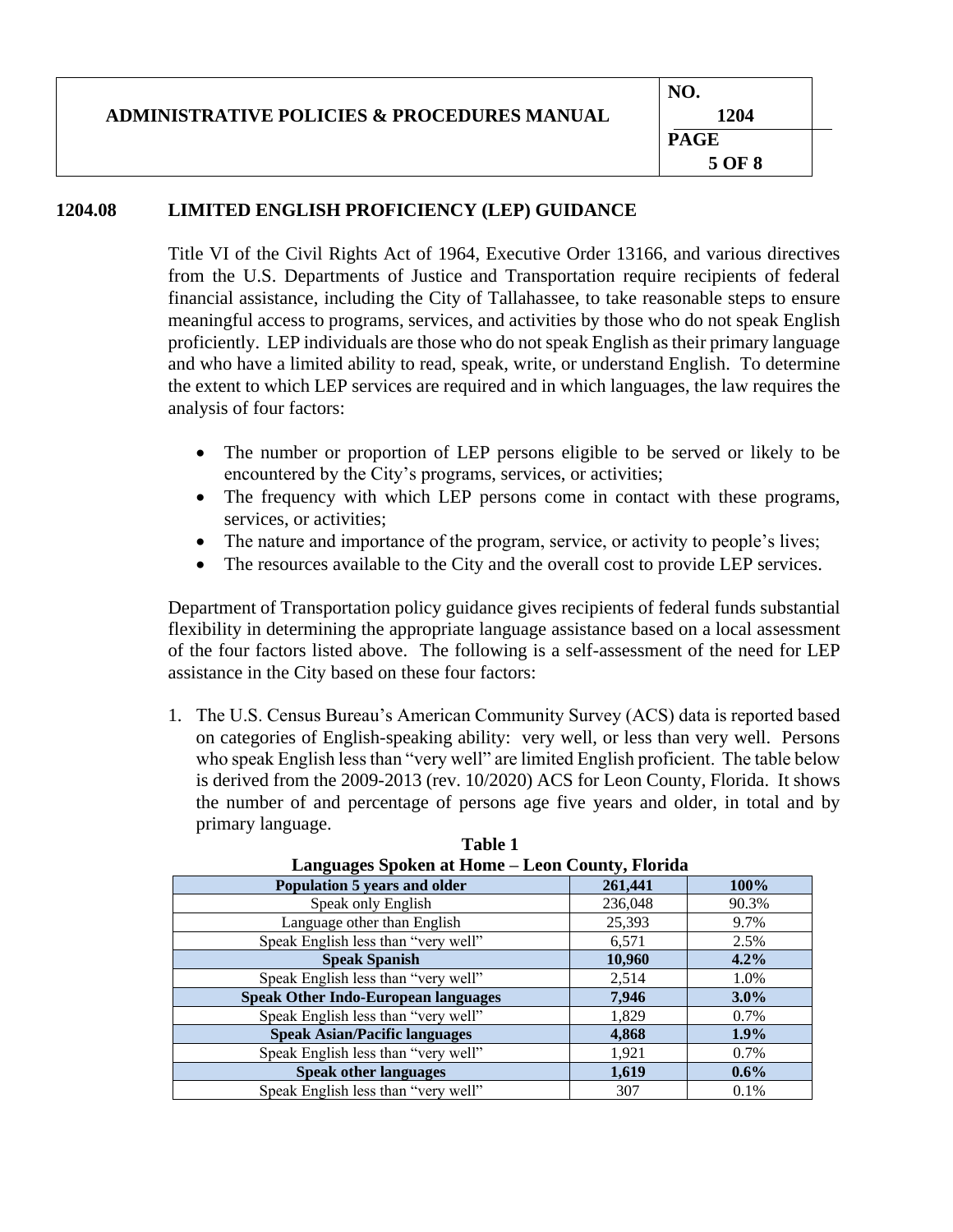| <b>ADMINISTRATIVE POLICIES &amp; PROCEDURES MANUAL</b> | 1204        |  |
|--------------------------------------------------------|-------------|--|
|                                                        | <b>PAGE</b> |  |
|                                                        | 6 OF 8      |  |

Based on the 2009-2013 ACS data, approximately 9.7% of the residents of Leon County, which is comprised primarily of the City of Tallahassee, spoke a language other than English at home. Of these, only 2.5% indicated that they spoke English less than "very well." Spanish comprised the largest non-English-speaking language group, and approximately 1.0% of Spanish-speakers responded that they spoke English less than "very well."

- 2. The four factor analysis identified Spanish as the most commonly spoken language by the Tallahassee/Leon County LEP population. The size of the LEP population in this region, at less than 5%, is relatively small. D&I surveyed all City departments and found that the City has not received any requests for translation or interpretation of its programs, services, or activities into Spanish or any other language. It is expected that City staff will come into contact with LEP persons very infrequently; however, we will continue to monitor all departments for requests for language assistance.
- 3. The City believes that police and fire services, emergency management, public transportation, utility services, and solid waste collection are of critical importance to City residents. The City responds to requests for assistance for LEP persons in these critical areas as described in item 4 below.
- 4. Although the percentage of LEP persons in Tallahassee/Leon County, at less than 5%, is not significant enough to trigger a responsibility to provide services in languages other than English, the City is committed to the principles of Title VI and will provide, with reasonable notice, interpreter and translation services when needed upon request. The City maintains a list of employees who are competent to serve as interpreters and translators in Spanish and other languages, including American Sign Language (ASL). This list is made available to all City staff, including staff that regularly has contact with the public. Language assistance is also available through the Language Line service [\(www.languageline.com\)](http://www.languageline.com/) and the foreign language departments at local universities.

In addition, the City will post this policy and LEP plan on its website so that the public is aware of its nondiscrimination and public involvement policies. Persons requiring special language services or assistance should contact the City's Title VI Coordinator.

The City understands that its community profile is changing and that the four factor analysis may reveal the need for more or varied LEP services in the future. As such, it will annually examine its LEP plan to ensure that it remains reflective of the community's needs.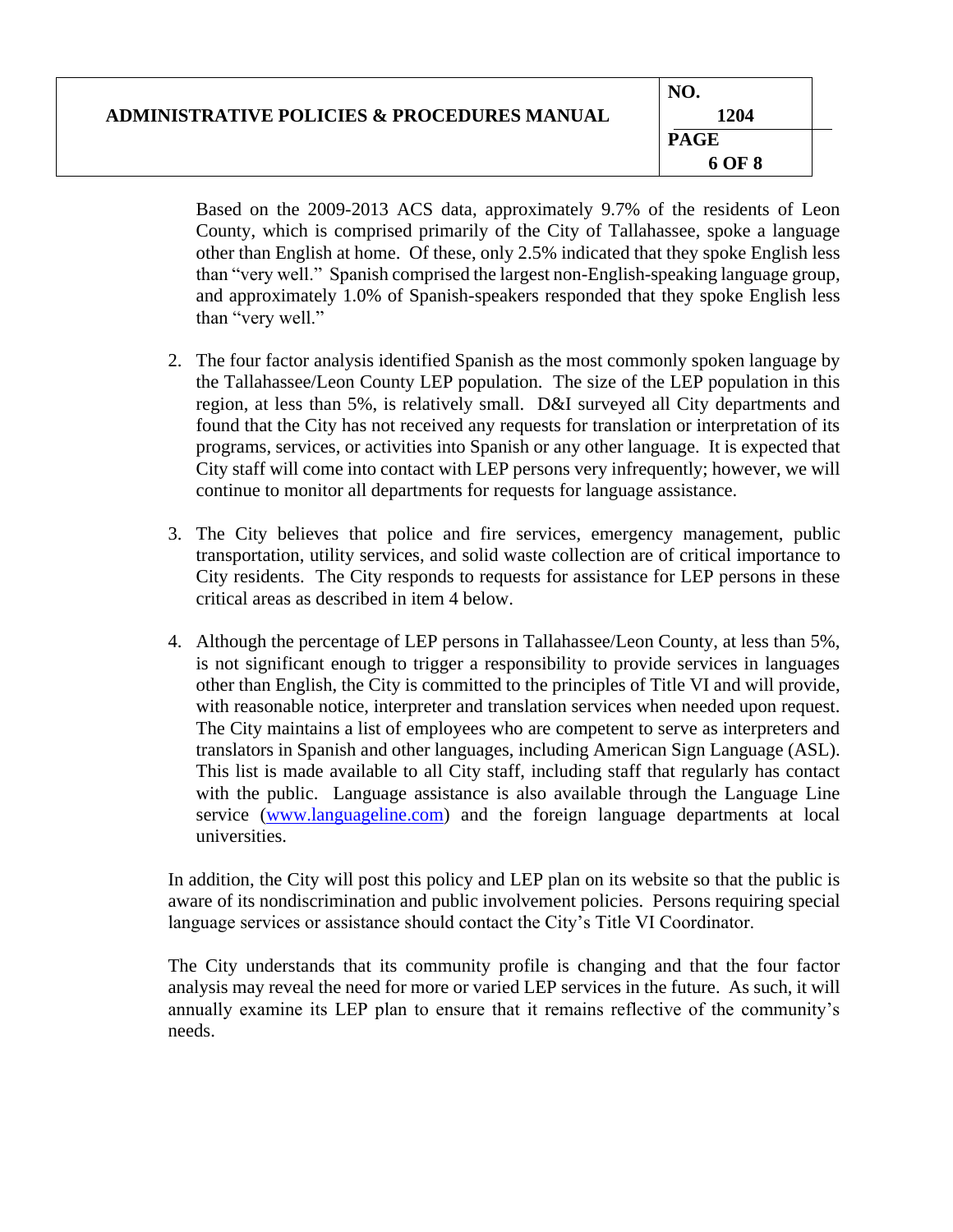|                                                        | NO.         |
|--------------------------------------------------------|-------------|
| <b>ADMINISTRATIVE POLICIES &amp; PROCEDURES MANUAL</b> | 1204        |
|                                                        | <b>PAGE</b> |
|                                                        | 7 OF 8      |

### **1204.09 PUBLIC INVOLVEMENT**

The City strongly encourages the participation and input of all residents and holds a number of meetings, workshops, and other events designed to gather public input about project planning and construction. Further, the City attends and participates in other community events to promote its services to the public. Finally, the City is constantly seeking ways of measuring the effectiveness of its public involvement.

Persons wishing to request special presentations by the City, volunteer in any of its activities, or offer suggestions for improvement of City public involvement may contact:

Kathleen Wright, Title VI Coordinator City of Tallahassee Office of Diversity & Inclusion 300 S. Adams Street, Box A-13 Tallahassee, FL 32301 (850) 891-8266 (phone) (850) 891-0833 (fax) (850) 891-8169 or 711 (TTY/TDD)

### **1204.10 DATA COLLECTION**

Federal regulations require recipients of federal financial assistance to collect racial, ethnic, and other similar demographic data about beneficiaries of or those affected by transportation programs, services, and activities. The City accomplishes this through the use of U.S. Census data, American Community Survey reports, StarMetro driver and ridership surveys, and other methods. The City may periodically find it necessary to request voluntary identification of certain racial, ethnic, or similar demographic data from those who participate in its programs, services, or activities. This information assists the City with improving its targeted outreach and measures of effectiveness. Selfidentification of personal data to the City will always be voluntary and anonymous. Moreover, the City will not release or otherwise use this data in any manner inconsistent with federal regulations.

### **1204.11 ASSURANCES**

Every three years, or commensurate with the year in which the City's executive leadership changes, the City must certify to FHWA and FDOT that its programs, services, and activities are being conducted in a nondiscriminatory manner. These certifications, or